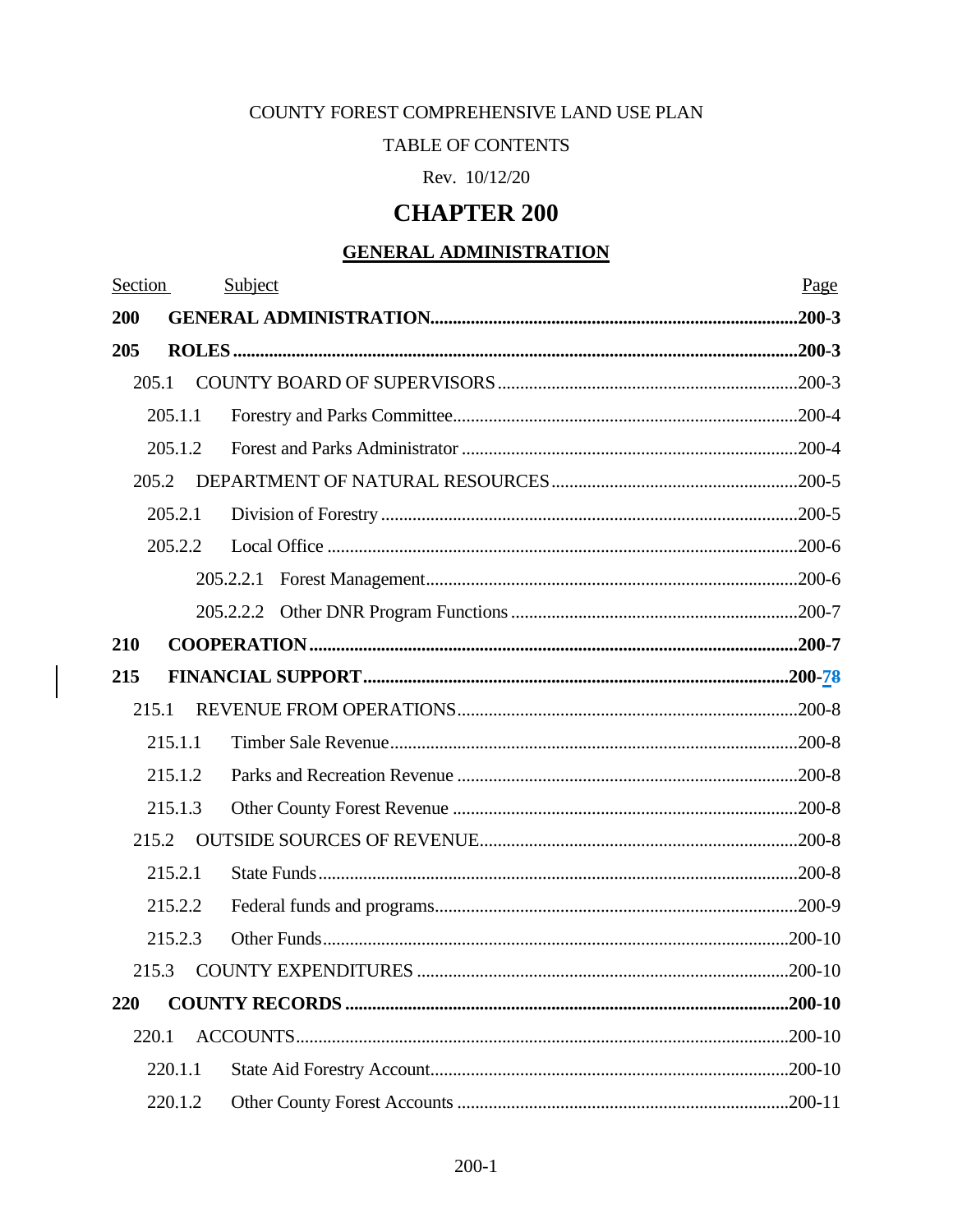| 220.2   |  |
|---------|--|
|         |  |
| 220.2.2 |  |
| 225     |  |
| 225.1   |  |
| 225.2   |  |
| 225.3   |  |
| 225.4   |  |
| 225.5   |  |
| 230     |  |
| 230.1   |  |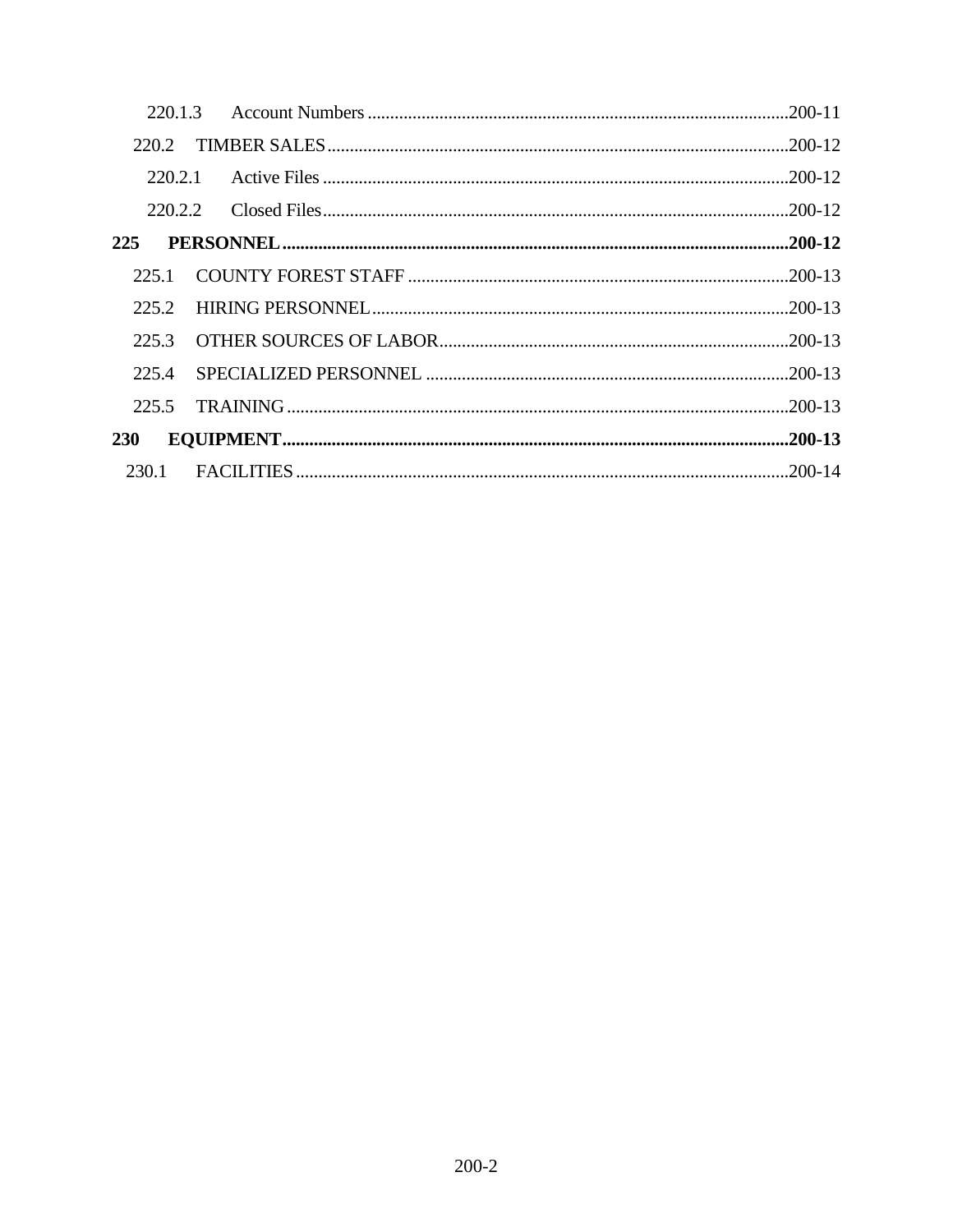# <span id="page-2-0"></span>**200 GENERAL ADMINISTRATION**

#### *Objectives*

- 1. To comply with and implement the provisions of the County Forestry Ordinance.
- 2. To administer and manage the County Forest in accordance with s. 28.11, Wis. Stats.
- 3. To cooperate with the Department of Natural Resources and other agencies and organizations in the interest of furthering the optimum management of the forest on a sustainable basis.
- 4. To provide adequate financial support for the program by using county designated revenues and appropriations, along with funds available from federal and state sources.
- 5. To maintain an adequate system of accounts, records and reports for the orderly administration of the forest and evaluation of program needs and implementation.
- 6. To facilitate the administration of the forest by authorizing personnel, equipment and facilities necessary to assist the Committee and the administrator in carrying out their duties.

### <span id="page-2-1"></span>**205 ROLES**

Price County operates under the administrative structure of a county administrator per Wisconsin State Statutes.

The County and the Department have a mutual interest in administration of the County Forest. It shall be the policy of the County Board through the Forest and Parks Committee to cooperate with county and Department personnel in carrying out the program on the county forest. The County/Department roles are further defined in the Public Forest Lands Handbook, 2460.5.

### <span id="page-2-2"></span>205.1 COUNTY BOARD OF SUPERVISORS

Powers of the Price County Board, relative to the management of county forest lands are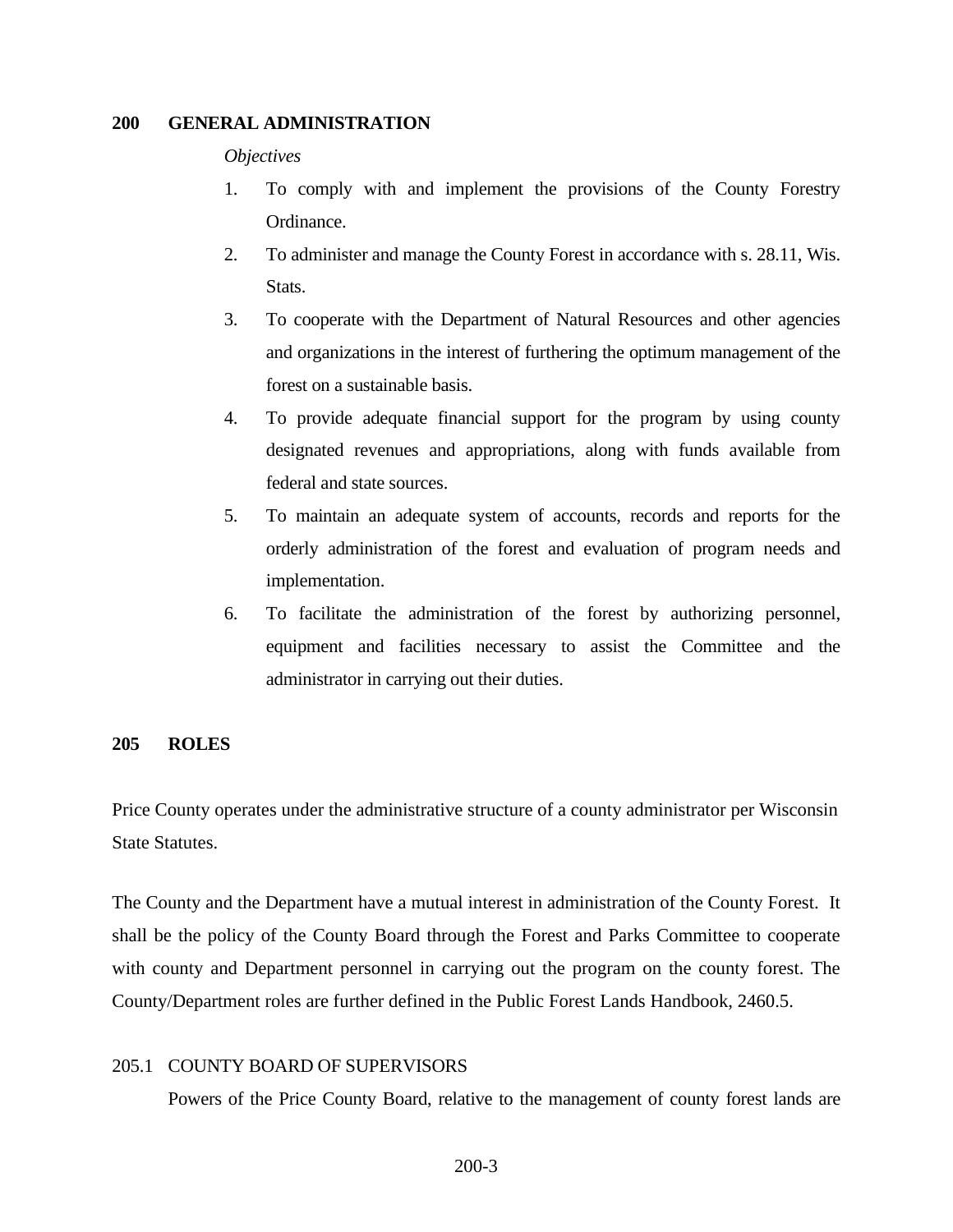defined in s.28.11(3) and additional authority may include:

- Annual Budget and Work Plan
- Grants/Loans
- Land acquisitions

# <span id="page-3-0"></span>205.1.1 Forestry and Parks Committee

The Board of Supervisors assigns the administration of the County Forest to the Forestry and Parks Committee as detailed below.

- 1. Preparation of an annual work plan and budget for the ensuing calendar year to be presented for the Board's approval.
- 2. Establishment and maintenance of the facilities necessary to conduct forest operations.
- 3. Negotiations for and acquisition of lands necessary to further the objectives of the county forest.
- 4. Review and approval of all proposed recreation projects on the county forest lands.
- 5. Cooperation with the Department of Natural Resources on all matters pertaining to natural resource management on the county forest.
- 6. Participation in all other activities involved in the execution and administration of forestry operations in the county forest program.
- 7. Employ personnel to administer and implement the county forest program.
- 8. Hold committee meetings as necessary to carry out the above duties.
- <span id="page-3-1"></span>205.1.2 Forest and Parks Administrator
	- 1. The Forest and Parks Administrator will act as the agent of the committee and will carry out its orders, as well as execute assignments outlined in the comprehensive plan, and an annual plan, all within the framework outlined in s. 28.11, Wis. Stats.
	- 2. The Forest and Parks Administrator will prepare an agenda for and will be present at all Forest and Parks Committee meetings.
	- 3. The Forest and Parks Administrator will serve as the Director of the Forestry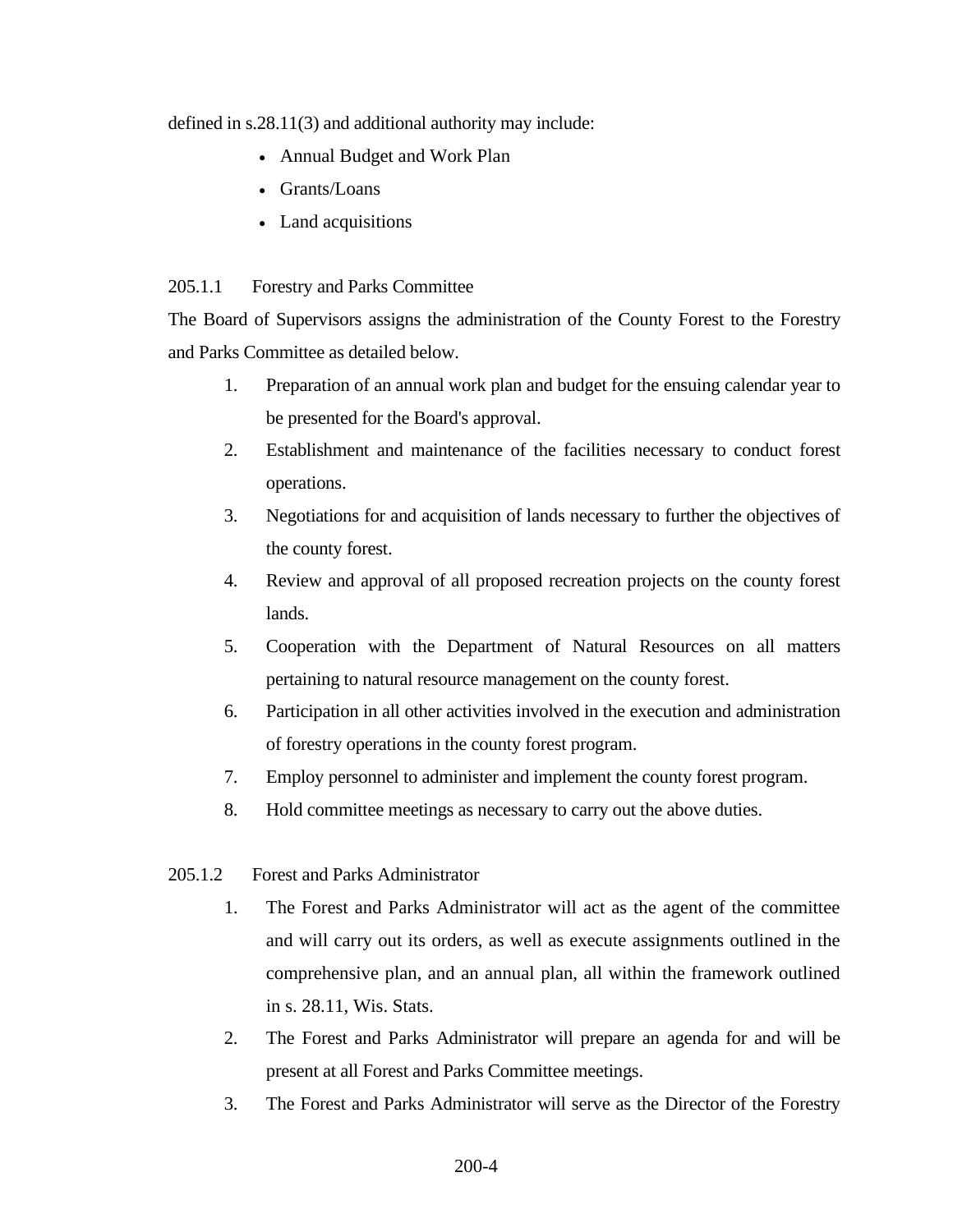Department in coordinating the programs of work of staff members and other matters as directed by the Committee.

4. The Forest and parks Administrator will supervise the timber sale program, tree planting, site preparation, timber stand improvement, road and firebreak construction and maintenance, land acquisition, entry and withdrawal of county forest lands, trespass investigations, and long- and short-term planning, all within the restrictions of s. 28.11 Wis. Stats.

# <span id="page-4-0"></span>205.2 DEPARTMENT OF NATURAL RESOURCES

The role of the Department in the County Forest program is to:

- 1. Encourage technically sound management of the County Forest resources.
- 2. Protect the public rights, benefits and investments in County Forest lands.
- 3. Administer state compensation to the county for the public rights, benefits and privileges the county forest lands provide as required by s. 28.11- (8) Wis. Stats.
- 4. Provide County Forest assistance consistent with those identified per the [Public Forest Lands Handbook.](https://dnr.wi.gov/topic/ForestManagement/documents/24605.pdf)

### <span id="page-4-1"></span>205.2.1 Division of Forestry

It is the function of this Division to:

- 1. Certify and make forest aid payments (variable acreage and project loans) to the county and audit county expenditures of the forestry fund account pursuant to s. 28.11(8)(b), Wis. Stats.
- 2. Certify and make acreage payments to towns pursuant to s. 28.11(8)(a), Wis. Stats.
- 3. Maintain and certify County Forest acreage by township, and audit distribution of severance share payments (s. 28.11(9) Wis. Stats.) made annually by the counties.
- 4. Collect severance share payments of not less than twenty percent of actual stumpage sales value on timber cut from the County Forest pursuant to s. 28.11(9)(a), Wis. Stats.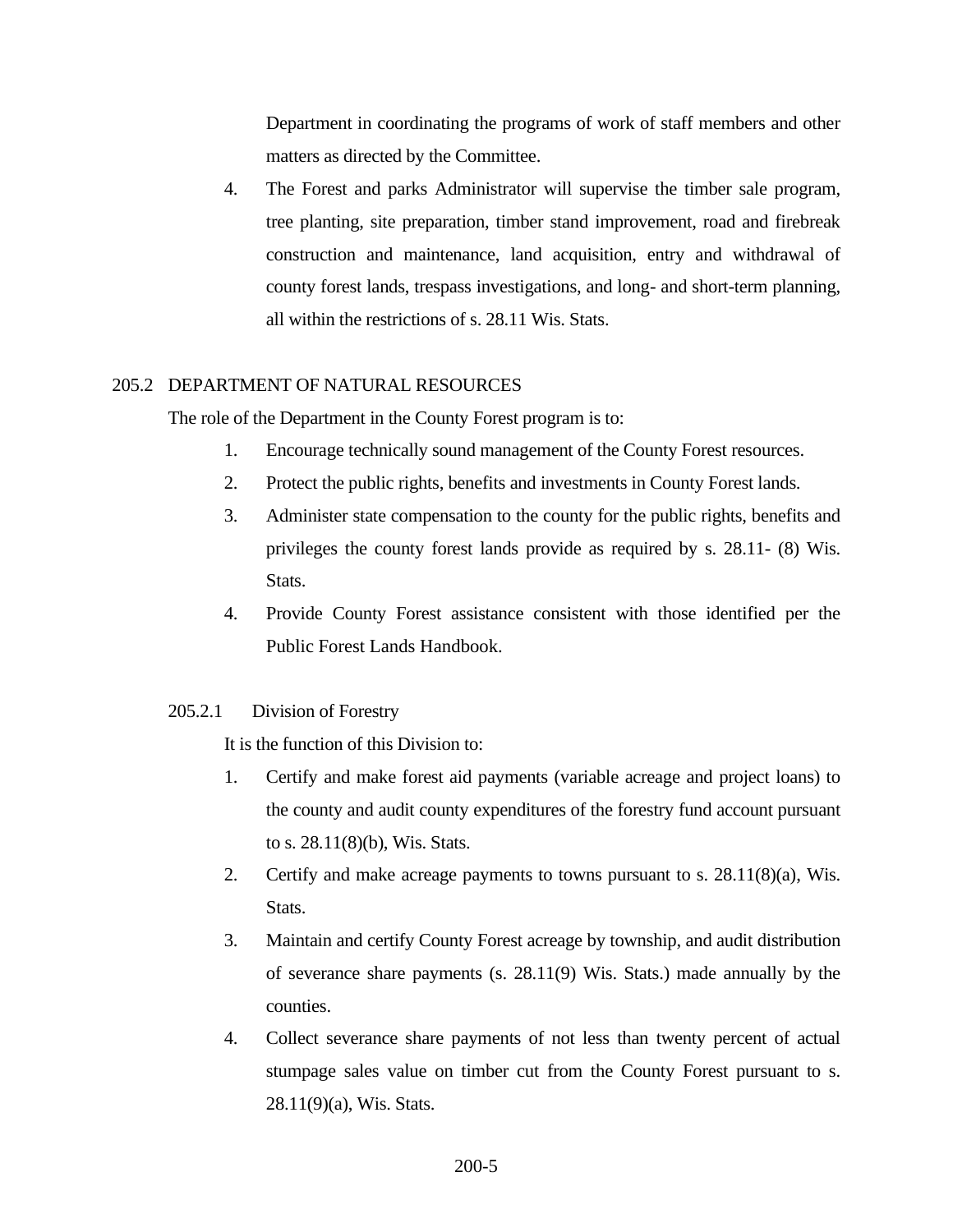- 5. Administer various aids and grants pertaining, but not limited to, the County Forest program.
- 6. Assist with development and implementation of the County Forest Comprehensive Land Use Plan.
- 7. Interpret and administer the laws and regulations set forth by the Legislature and the Natural Resources Board.
- 8. Review and approve or deny applications for withdrawal and entry of lands into the County Forest Law program.
- 9. Approve annual work plans
- 10. 3-year Audit Programmatic and Financials

# <span id="page-5-0"></span>205.2.2 Local Office

Field representatives of the Department are available to provide technical advice and assistance to the county in natural resources management. This assistance includes, but is not limited to the following:

# <span id="page-5-1"></span>205.2.2.1 Forest Management

The forester designated by the Department to serve as liaison to the Committee will provide technical assistance in managing the resources of the county forest. The forester's duties include the following, but not limited to:

- 1. Attend all Committee meetings and any county board meetings as requested.
- 2. Assist in establishing, inspecting, and administering timber sales in cooperation with county forest personnel.
- 3. Process timber sale approvals, cutting notices and reports.
- 4. Maintain for the Department a record of forest management accomplishments, forms and maps.
- 5. Assist in preparation of projects, plans and estimates.
- 6. Assist in County Forest timber theft and larceny investigations.
- 7. Organize and prepare minutes of annual partnership meeting as required in the [Public Forest Lands Handbook.](https://dnr.wi.gov/topic/ForestManagement/documents/24605.pdf)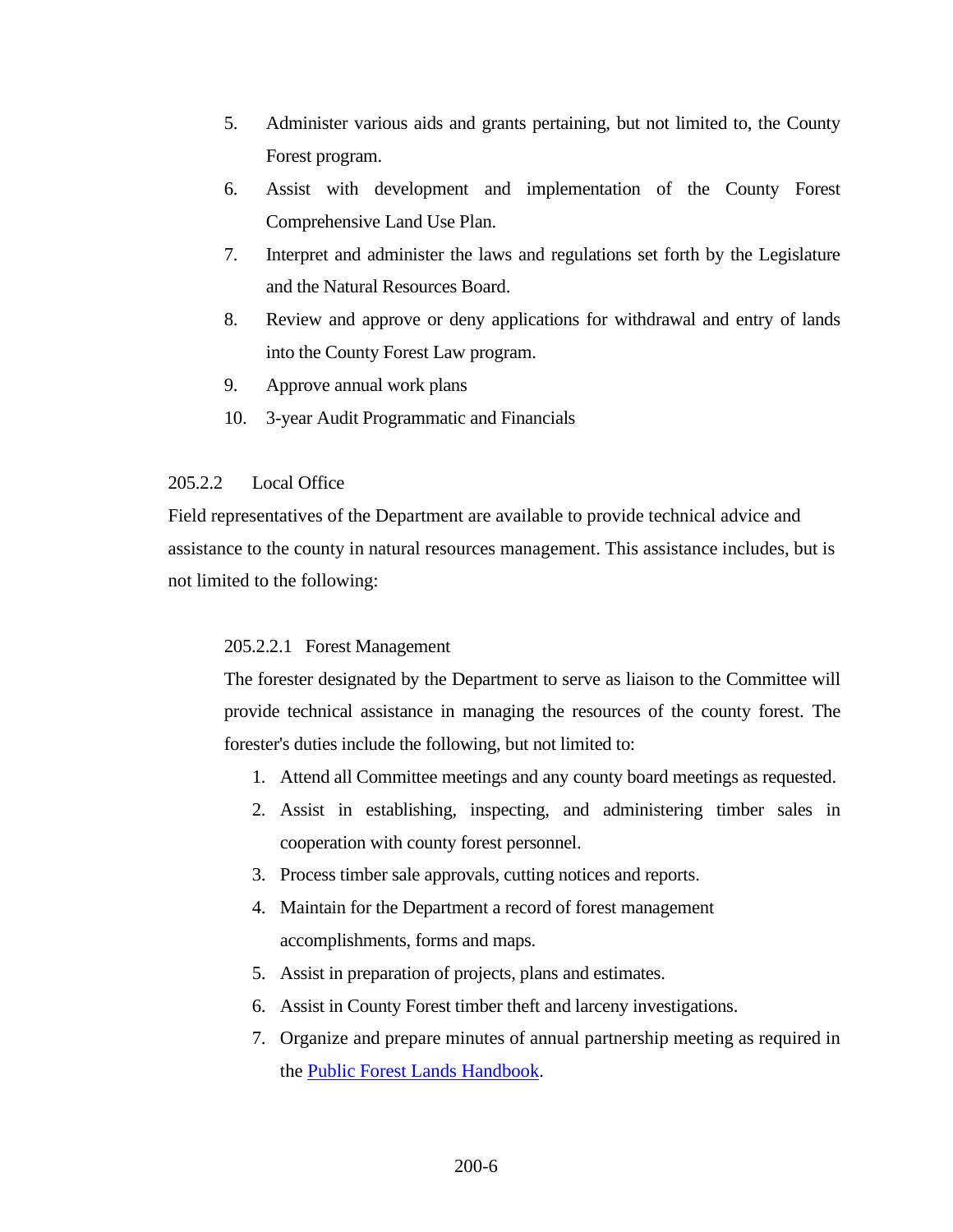#### <span id="page-6-0"></span>205.2.2.2Other DNR Program Functions

- 1. Fire Management Maintain a system of communications, equipment, and trained personnel to prevent and suppress forest fires, assist with prescribed burns: and enforce forest fire related laws.
- 2. Forest Pest Control Provide technical services for prevention, detection and suppression of forest pests in the district.
- 3. Wildlife Management Conduct surveys of wildlife populations, habitat, and public use. Wildlife personnel use this information when providing technical assistance on long term ecosystem planning as well as wildlife habitat management, habitat improvement and wildlife health. Attend committee meetings as requested.
- 4. Fisheries Management Maintain the quality of the fishery resource in the waters of the Forest to produce a balanced return to the angler, consistent with sound management principles.
- 5. Law Enforcement Enforce state natural resource laws and regulations and assist in the enforcement of county and federal natural resource laws and ordinances.
- 6. Environmental Protection Enforce and provide technical assistance in matters related to water and shore land management, pollution detection and waste disposal.
- 7. Endangered Resources Provide technical expertise on rare, threatened or endangered species and natural community surveys, identification and management. Assist other DNR functions and the county in identifying local and landscape level issues.

## <span id="page-6-1"></span>**210 COOPERATION**

To meet the obligation of the county to the public in accordance with s.28.11, it is in the best interest of Price County to cooperate with public agencies, non-profit organizations, tribal nations, and others.

# <span id="page-6-2"></span>**215 FINANCIAL SUPPORT**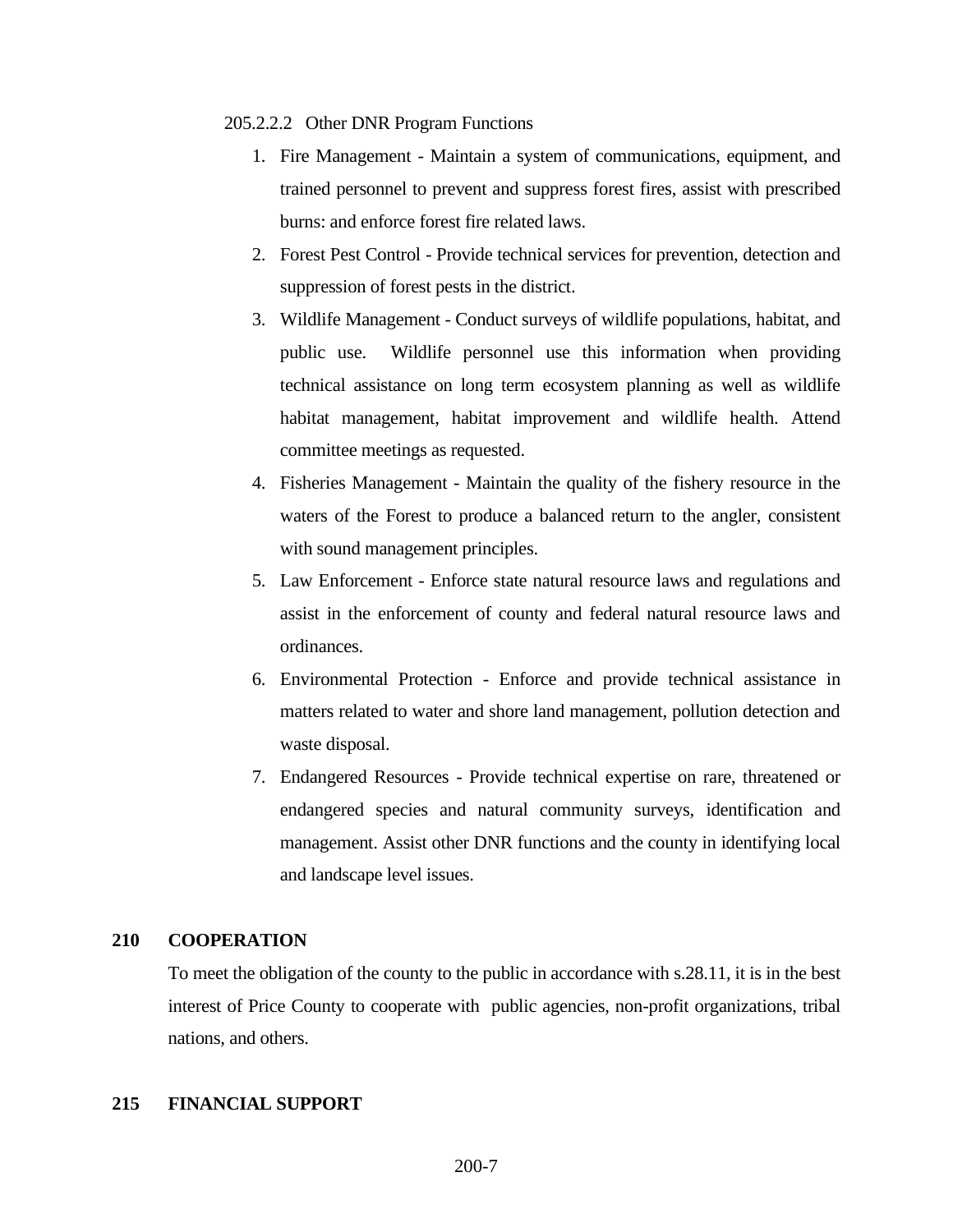An annual budget shall be prepared by the Committee. This budget shall contain county, state, private, non-profit and federal funds needed to carry out the forestry, park and recreation program on the forest.

#### <span id="page-7-0"></span>215.1 REVENUE FROM OPERATIONS

The following procedure will apply in crediting income from the forest:

# <span id="page-7-1"></span>215.1.1 Timber Sale Revenue

All revenue received from the sale of timber stumpage or cut forest products shall be deposited in the Price County general fund. All severance taxes incurred as result of such sales shall be segregated into a separate account from timber sales income and paid as required by statute.

# <span id="page-7-2"></span>215.1.2 Parks and Recreation Revenue

All revenue including, but not limited to, camping fees, rental fees, day use and trail use fees shall be deposited in the 100-79-46720-000/Park Fees fund.

#### <span id="page-7-3"></span>215.1.3 Other County Forest Revenue

All revenue collected from fees and use permits, or other revenue received by the committee shall be deposited in the 100-79-46811-000/Miscellaneous Revenue fund.

### <span id="page-7-4"></span>215.2 OUTSIDE SOURCES OF REVENUE

#### <span id="page-7-5"></span>215.2.1 State Funds

In addition to other state funds that may subsequently become available for county use, the following state funding sources will be used where appropriate in administration of the Forest:

1. Variable Acreage Share Loan (s. 28.11(8)(b)1., Wis. Stats.) - The county may apply for variable acreage share loans in the amount of up to fifty cents per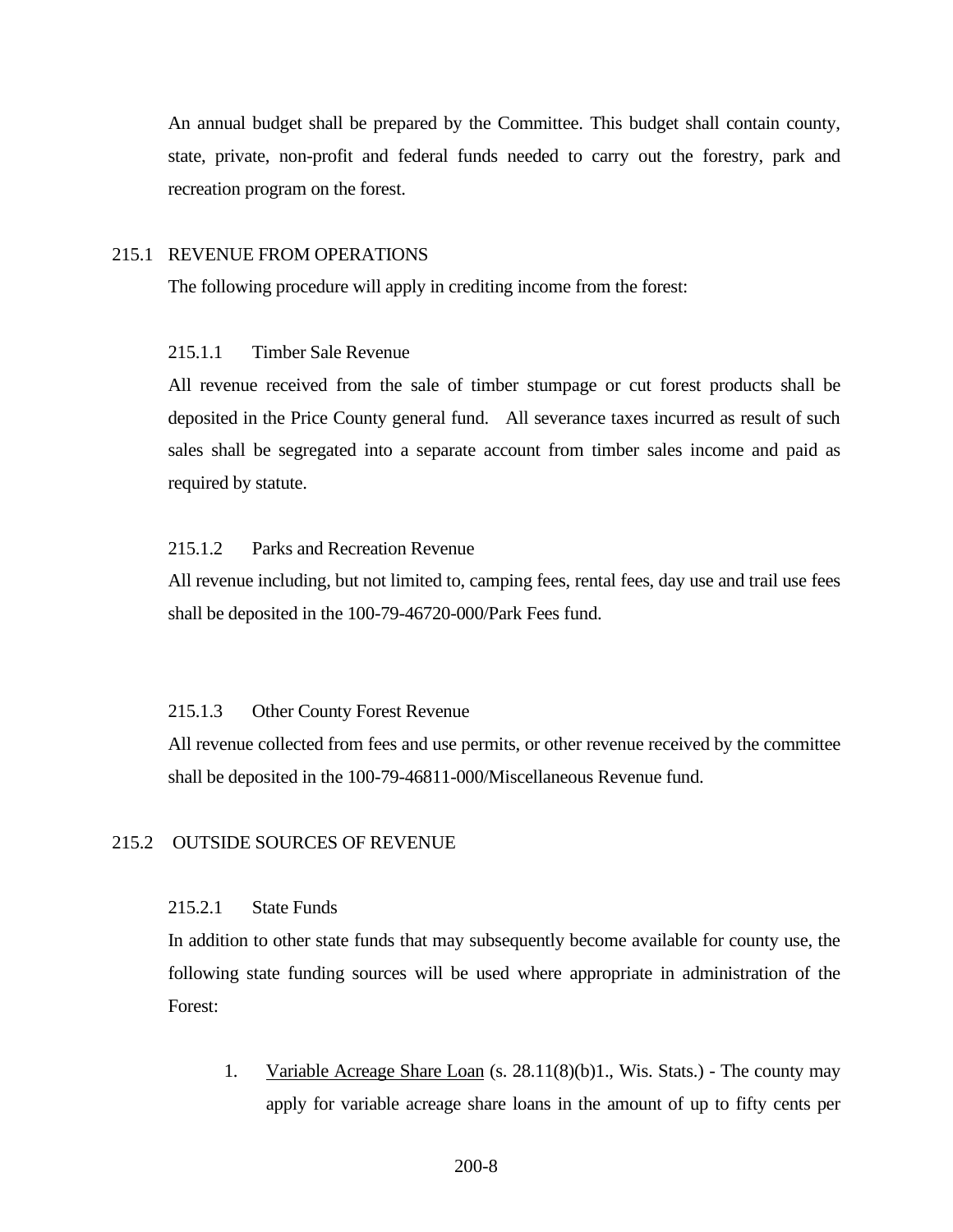acre of regular entry County Forest land by December 31. Payment is made to the county on or before March 3lst of each year and deposited in the State Forest Aid Fund - Application is made by County Board Resolution.

- 2. Project loans (s. 28.11(8)(b)2., Wis. Stats.) are available to undertake acquisition and development projects of an "economically productive nature". Fish and game projects or recreation projects do not qualify. Application is made by County Board Resolution.
- 3. County Forest Administration Grant Program (s. 28.11-(5m) Wis. Stats) Annual grants are available to fund up to 50% of the salary and fringe benefits of a professional forester in the position of county forest administrator or assistant county forest administration. Benefits may not exceed 40% of salary. Application is submitted along with approved Annual Work Plan by January  $31<sup>st</sup>$ , with payment by April 15th of each year.
- 4. Sustainable County Forest Grants Annual grants made for short-term unanticipated projects that promote sustainable forestry. Details are contained in s. NR 47.75, Wisconsin Administrative Code.
- 5. County Fish and Game Projects s. 23.09(12), Wis. Stats.
- 6. Wildlife Habitat Development Grant (s. 23.09(17m), Wis. Stats.
- 7. County Forest Road Aids funds are available for each designated mile of County Forest road. The certification is done on an annual basis.
- 8. Knowles-Nelson Stewardship Program- for land acquisition to be enrolled in the County Forest Law.

# <span id="page-8-0"></span>215.2.2 Federal funds and programs

In addition to others that may be available, the following funds and programs will be used where practical:

- 1. Land and Water Conservation Fund Act (LAWCON) This fund provides up to 50% matching grants for the acquisition, development and renovation of local parks.
- 2. Resource Conservation and Development (Technical Services).
- 3. Pittman-Robertson Fund This fund provides for wildlife management and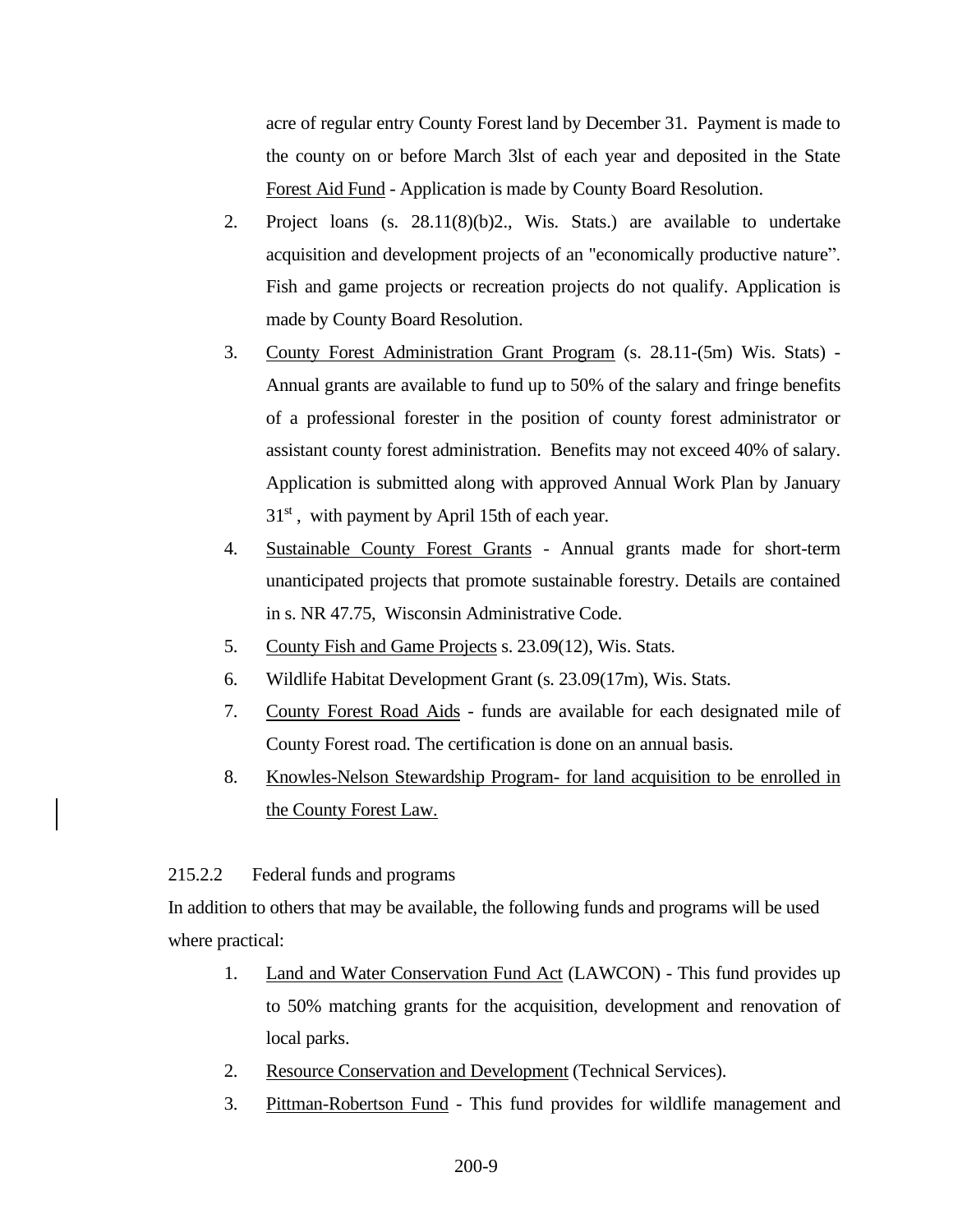habitat improvement.

- 4. Sport Fish Restoration (Dingell-Johnson) Fund This fund provides financing for fish management projects administered by DNR.
- 5. Federal Endangered Species Fund This fund provides cost sharing and grants for surveys, monitoring and management programs that conserve a threatened or endangered species. Contact the DNR Natural Heritage Conservation for information.

# <span id="page-9-0"></span>215.2.3 Other Funds

Other potential funding sources are groups such as Ducks Unlimited, Ruffed Grouse Society, Trout Unlimited, Whitetails Unlimited, National Wild Turkey Federation, local sportsman's clubs, service organizations, etc.

The Committee will consider donations, endowments and other gifts, whether real estate, equipment or cash. The county corporation counsel may be consulted to ascertain whether such gifts benefit the county.

### <span id="page-9-1"></span>215.3 COUNTY EXPENDITURES

All purchases and expenditures shall comply with County purchasing policy, and state statutes.

#### <span id="page-9-2"></span>**220 COUNTY RECORDS**

The County Forest administrator will keep concise and orderly records and accounts of all revenue received, expenditures incurred and accomplishments resulting from the operations of the forestry department. A job description, time and expense report, and training record will be kept on each employee.

# <span id="page-9-3"></span>220.1 ACCOUNTS

#### <span id="page-9-4"></span>220.1.1 State Aid Forestry Account

Variable acreage share loans (s. 28.11(8)(b)1., Wis. Stats.), project loan funds (s.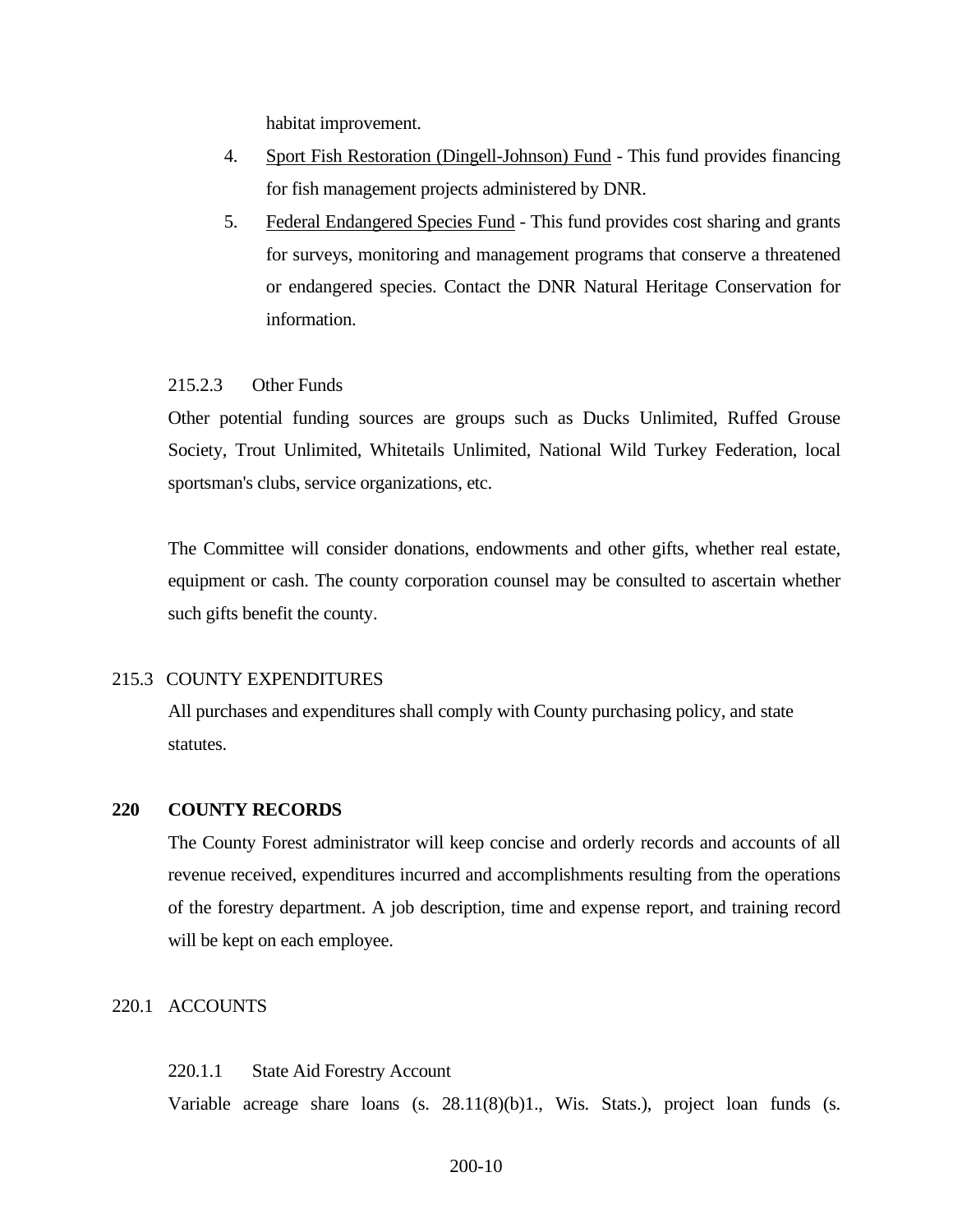$28.11(8)(b)(2.)$ Wis. Stats.), and sustainable forestry grants (s.  $28.11(5r)$ , Wis. Stats., and s. NR 47.75, Wis. Adm. Code) that are distributed by the DNR are deposited in this account. Expenditures of variable acreage share funds from this account are restricted to the purchase, development, preservation and maintenance of the county forest. Expenditure of project loan funds are governed by the conditions of project approval. Sustainable Forestry grants from this account must be spent specific to the approved project. Revenue received from the sale of equipment purchased with State Aid Account money must be redeposited in the State Aid Account.

# <span id="page-10-0"></span>220.1.2 Other County Forest Accounts

<span id="page-10-1"></span>

| <b>County Parks and Recreation</b>   |                      |                      |  |  |  |
|--------------------------------------|----------------------|----------------------|--|--|--|
| Account Name                         | Expenditures         | Revenue              |  |  |  |
| <b>County Parks</b>                  | 100-79-56110-248-000 | 100-79-46720-000-000 |  |  |  |
| <b>County Shelter Rental</b>         | 100-79-56110-248-000 | 100-79-46720-000-000 |  |  |  |
| <b>Camping Revenue</b>               | 100-79-56110-248-000 | 100-79-46720-000-000 |  |  |  |
|                                      |                      |                      |  |  |  |
| <b>Land, Forest and Parks Outlay</b> |                      |                      |  |  |  |
| <b>Account Name</b>                  | Expenditures         | Revenue              |  |  |  |
| <b>ATV Trail Fund</b>                | 100-79-55350-244-000 | 100-79-43539-000     |  |  |  |
| <b>County Forestry</b>               | 100-79-56110-820-000 | 100-79-43581-000-000 |  |  |  |
| <b>Wood Permits</b>                  |                      | 100-79-46811-000-000 |  |  |  |
|                                      |                      |                      |  |  |  |
| <b>State Forest Aid Funds</b>        |                      |                      |  |  |  |
| <b>Account Name</b>                  | Expenditures         | Revenue              |  |  |  |
| <b>State Aid Forestry Fund</b>       |                      | 100-79-43586-000-000 |  |  |  |
| <b>State Aid Conservation</b>        | 100-79-56115-239     | 100-79-43541-000-000 |  |  |  |
| Wildlife Habitat Management          | 100-79-55590-246-000 | 100-79-43583-000-000 |  |  |  |
| <b>Forest Road Fund</b>              | 100-79-56111-372-000 | 100-79-43540-000-000 |  |  |  |
| Timber Deposits in Suspense          | 100-00-24260-000-000 | 100-00-24461-000-000 |  |  |  |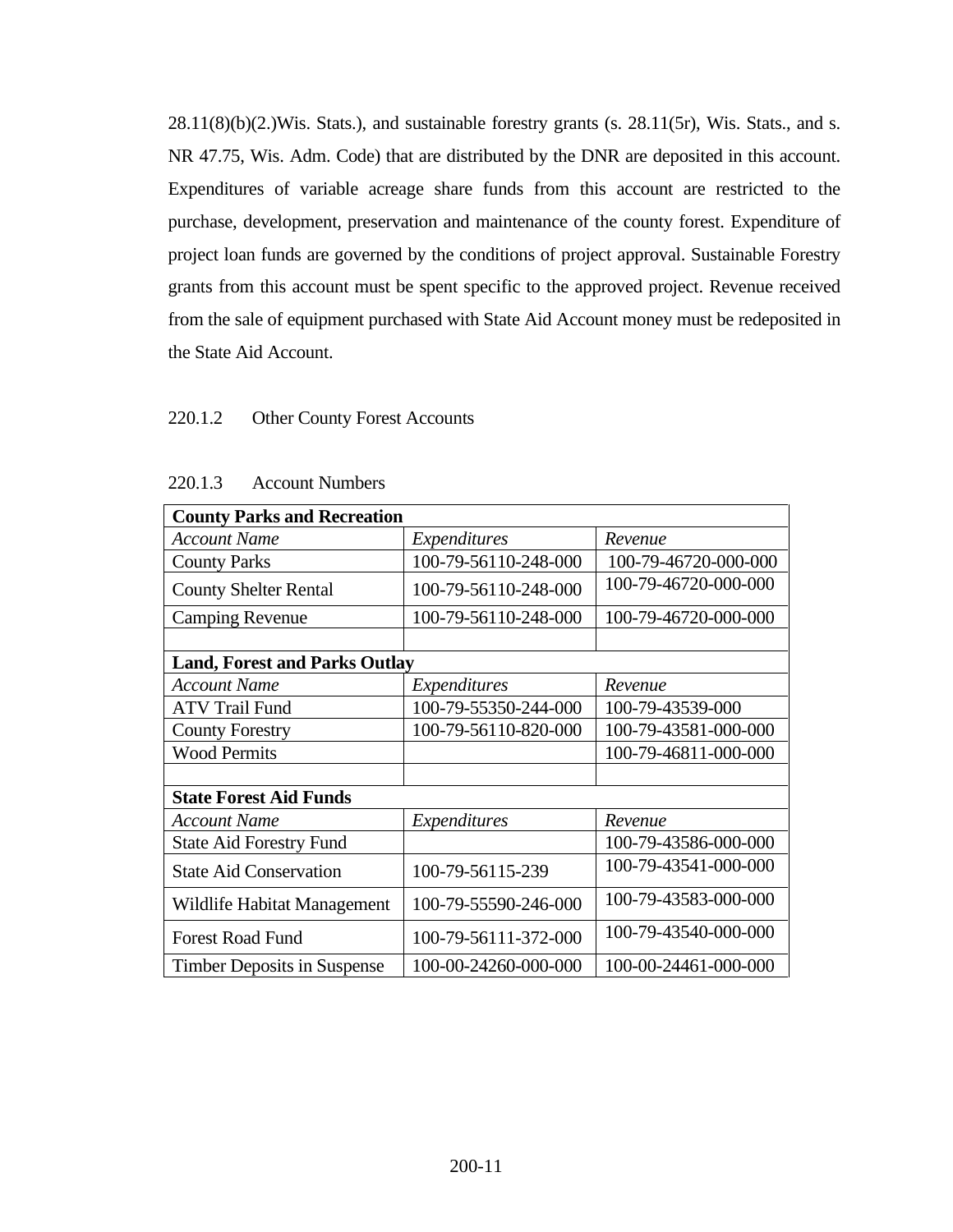# <span id="page-11-0"></span>220.2 TIMBER SALES

# <span id="page-11-1"></span>220.2.1 Active Files

Active timber sale files (hardcopy or e-copy), at a minimum, should contain or reference the following items:

- 1. Timber sale cutting notice and report (Form 2460-1)
- 2. Timber sale narrative (Form 2460-1A)
- 3. Contract and all addendums
- 4. Timber sale map
- 5. Ledger account of scale
- 6. Timber sale inspection journal / notes
- 7. Pertinent correspondence
- 8. Liability insurance
- 9. FISTA training
- 10. Financial assurance (performance bonds, ILC, etc.)
- 11. Field scale sheets
- 12. Lock box tickets (if applicable)

# <span id="page-11-2"></span>220.2.2 Closed Files

Once sales have been completed and audited by DNR only the following items need to be maintained in the file as a permanent record:

- 1. Timber sale notice and cutting report
- 2. Contract and addendums
- 3. Timber sale map
- 4. Pertinent correspondence
- 5. Financial ledger/summary

# <span id="page-11-3"></span>**225 PERSONNEL**

The Forest and Parks Administrator shall have authorization to organize the workload of the forestry and parks department employees and contractors. Personnel of the forestry and parks department will be governed by the work policies as set forth by the county, and their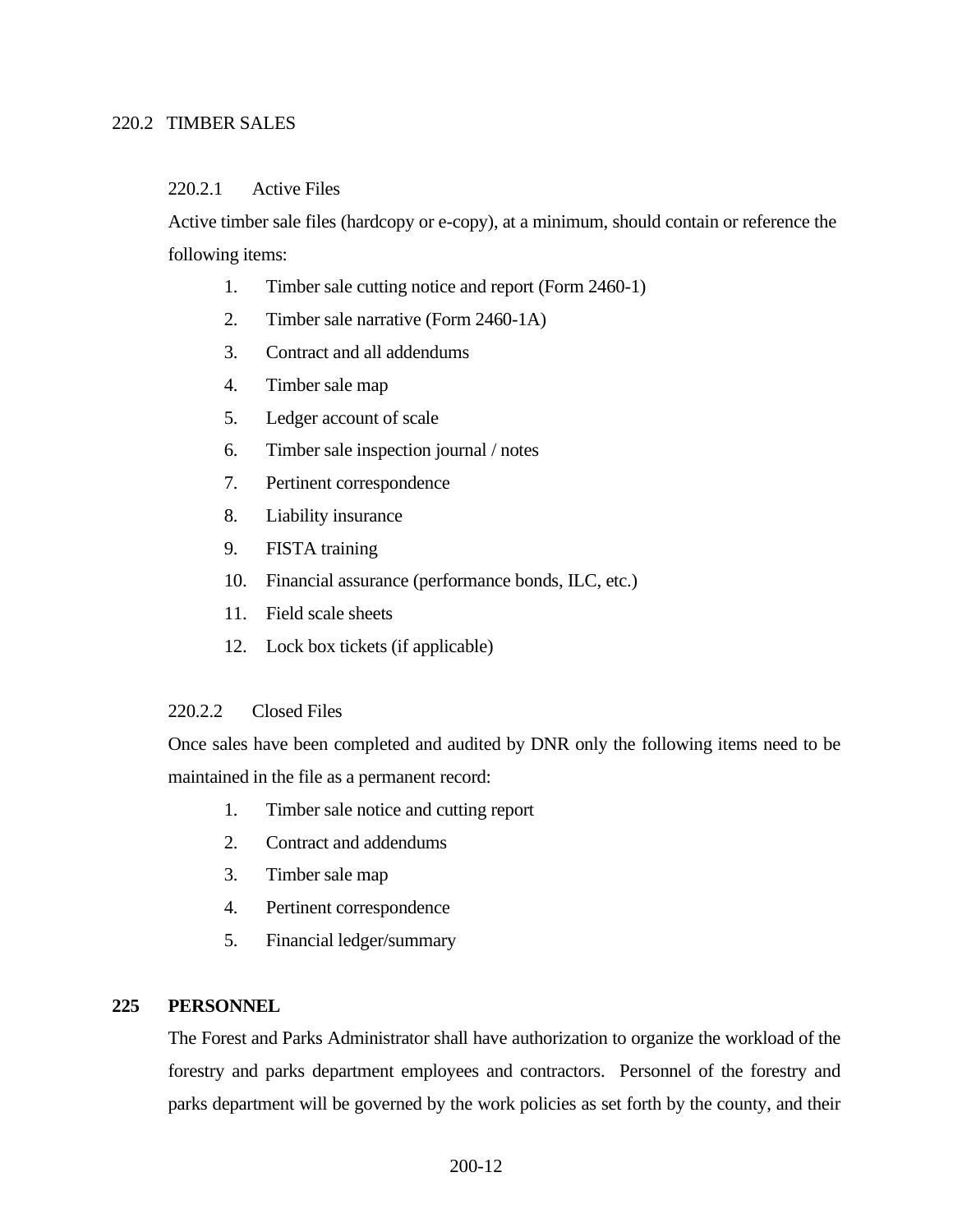respective work policies.

# <span id="page-12-0"></span>225.1 COUNTY FOREST STAFF

The following positions are essential for the operation of the Forest: Forest and parks administrator, assistant forest and parks administrator, forester, forest and parks technician and program assistant. Other labor is hired on a part-time basis or for training positions as needed.

# <span id="page-12-1"></span>225.2 HIRING PERSONNEL

All hiring of personnel will be in accordance with the Price County Employee Manual and the Price County Administration Manual.

### <span id="page-12-2"></span>225.3 OTHER SOURCES OF LABOR

The Forest Administrator will consider supplemental resources that can be utilized on the forest, following county procurement policy.

### 225.4 SPECIALIZED PERSONNEL

### <span id="page-12-3"></span>225.4 TRAINING

The Forester Administrator will be responsible for scheduling and providing appropriate training to keep staff current with safety requirements, BMP's, silviculture, pesticides, new technologies, and other training appropriate to manage the Price County Forest. A training record will be retained for each employee identifying the course name, content and date of attendance.

## <span id="page-12-4"></span>**230 EQUIPMENT**

All equipment and supplies will be coordinated by the Forest Administrator. The Forest Administrator will be responsible for locating equipment, considering the most economical alternatives of buying, borrowing, renting or constructing. The Forest Administrator will also be responsible for maintaining an inventory, to be updated annually, of equipment under his/her jurisdiction. Any forestry department employee may purchase equipment and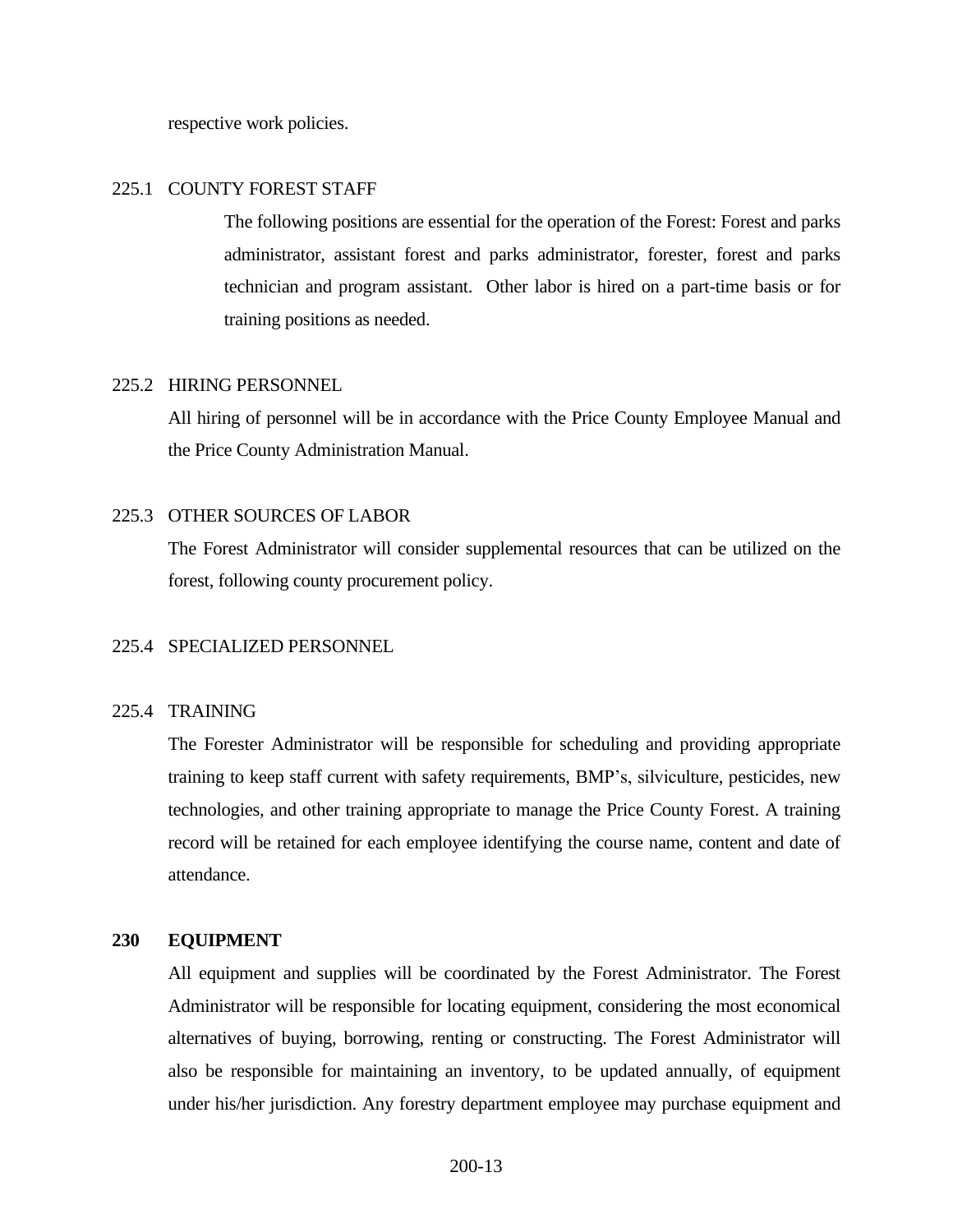supplies when he / she has prior approval from the Forest Administrator or the department foreman. Equipment shall be purchased as per county policy.

# <span id="page-13-0"></span>230.1 FACILITIES

Maintenance of the facilities is assigned to the Forest Administrator and includes the following:

- 1. Office space Provided in the Price County Normal Building.
- 2. Forestry shop building Located behind the Normal Building. A heated garage and adjacent cold storage building are used to store vehicles and equipment used in operation of the forest and parks program.
- 3. Solberg Lake Park Located in the Town of Worcester includes two flush toilet-shower buildings, two vaulted toilets, sanitary dump station, two wells, nature trail, two beaches, 60-unit campground, boat landing, shelter, play equipment, tables and grills.
- 4. Big Falls Park Located in the Town of Kennan includes a shelter, two vaulted toilets, 6-unit campground, well, play equipment, tables and grills.
- 5. Timm's Hill County Park Located in the Town of Hill includes an observation tower, shelter, fishing pier, play equipment, vaulted toilet, beach boat landing, well, hiking trails, tables and grills.
- 6. Wisconsin Concrete Park Located in the Town of Worcester over 200 concrete and glass statues, house, conservation studio, educational programming building, flush toilet building, well, nature trail and picnic tables.
- 7. Park Falls Tuscobia Trailhead Park Located in the Town of Lake includes flush toilet building, shelter, play equipment, ATV unloading ramp, surfaced pedestrian trail, ATV trail, picnic tables and grills.
- 8. Smith Lake Park Located in the Towns of Lake and Eisenstein includes shower/flush toilet building, shelter, vaulted toilet, well, 30-unit campground, two canoe campsites, beach, boat landing, ATV trail, sanitary dump station, picnic tables and grills.
- 9. Pine Line Recreation Trail Located in the Town of Ogema, nine-mile gravel surface recreation trail with two bridges.